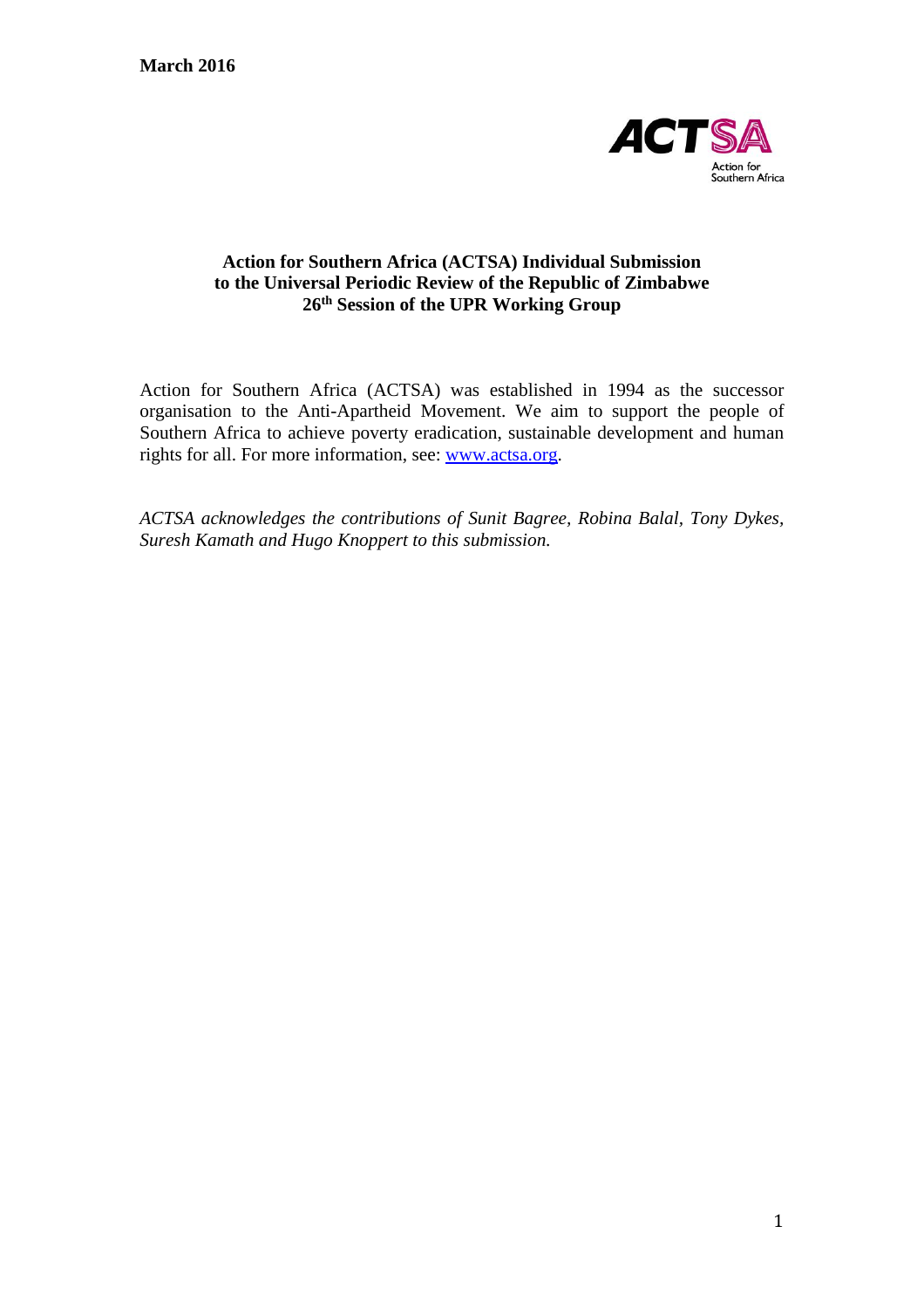## **1. Human Rights Defenders**

ACTSA is concerned about human rights defenders (HRDs) being subjected to arbitrary arrest and detention. In 2015 alone, one organisation, Zimbabwe Lawyers for Human Rights, provided legal assistance in at least 122 emergency and follow-up cases, which benefitted  $463$  HRDs.<sup>1</sup> In the vast majority of these cases, arrests made by the Zimbabwe Republic Police (ZRP) were clearly unjustified.

ACTSA has particularly focused on the enforced disappearance of Itai Dzamara, which occurred on 9 March 2015. Dzamara was a well-respected journalist and leader of the pro-democracy movement Occupy Africa Unity Square. On 13 March 2015, four days after Dzamara was abducted, the High Court ordered the authorities to do everything in their power to determine Dzamara's whereabouts and provide regular updates to the High Court on their efforts.

However, the law enforcement agencies have failed to abide by the High Court ruling. In addition, the ZRP has disrupted prayer rallies to raise awareness of Dzamara's enforced disappearance and cracked down against peaceful demonstrators calling on the Government of Zimbabwe (GoZ) to find Dzamara and hold those who abducted him to account. The enforced disappearance of Dzamara, a critic of the ruling ZANU-PF, has generated a climate of fear amongst HRDs in Zimbabwe. It should be noted that Zimbabwe was one of only 14 states to vote against the December 2015 UN General Assembly resolution on the protection of human rights defenders.<sup>2</sup>

## **2. Freedoms of Expression and Assembly**

The freedoms of expression and assembly are repressed by the GoZ. The misuse of the Public Order and Security Act (POSA) has been a key tool for this repression. Under POSA, citizens are required to obtain permission from the ZRP for public meetings and demonstrations, the ZRP can impose arbitrary curfews and criticism of the President is forbidden. For example, ten members of the Masvingo Residents' Trust (MRT) were arrested by the ZRP on 25 August 2015 following a peaceful demonstration to demand greater transparency, effectiveness and accountability on the part of the Masvingo City Council. <sup>3</sup> Three MRT members were formally charged with malicious damage of property and public gathering intended to promote violence.

Other pieces of legalisation, such as the Access to Information and Protection of Privacy Act (AIPPA), the Official Secrets Act and the Criminal Law (Codification and Reform) Act restrict freedom of expression. For example, as a result of these laws, journalists must register with the state and are severely restricted in what they may publish. Those who violate these rules face harsh penalties.

During the 2013 constitutional referendum, radios with the ability to receive all frequencies were banned and confiscated. More broadly, recent research by Amnesty International<sup>4</sup> has found that the GoZ consistently refuses to issue licenses to community radio stations, with only commercial entities who are close to the ruling ZANU-PF being granted licenses to operate. Furthermore, those campaigning for the licensing of community radio stations have faced harassment and arrest by the ZRP, as well as surveillance and intimidation by state security agents.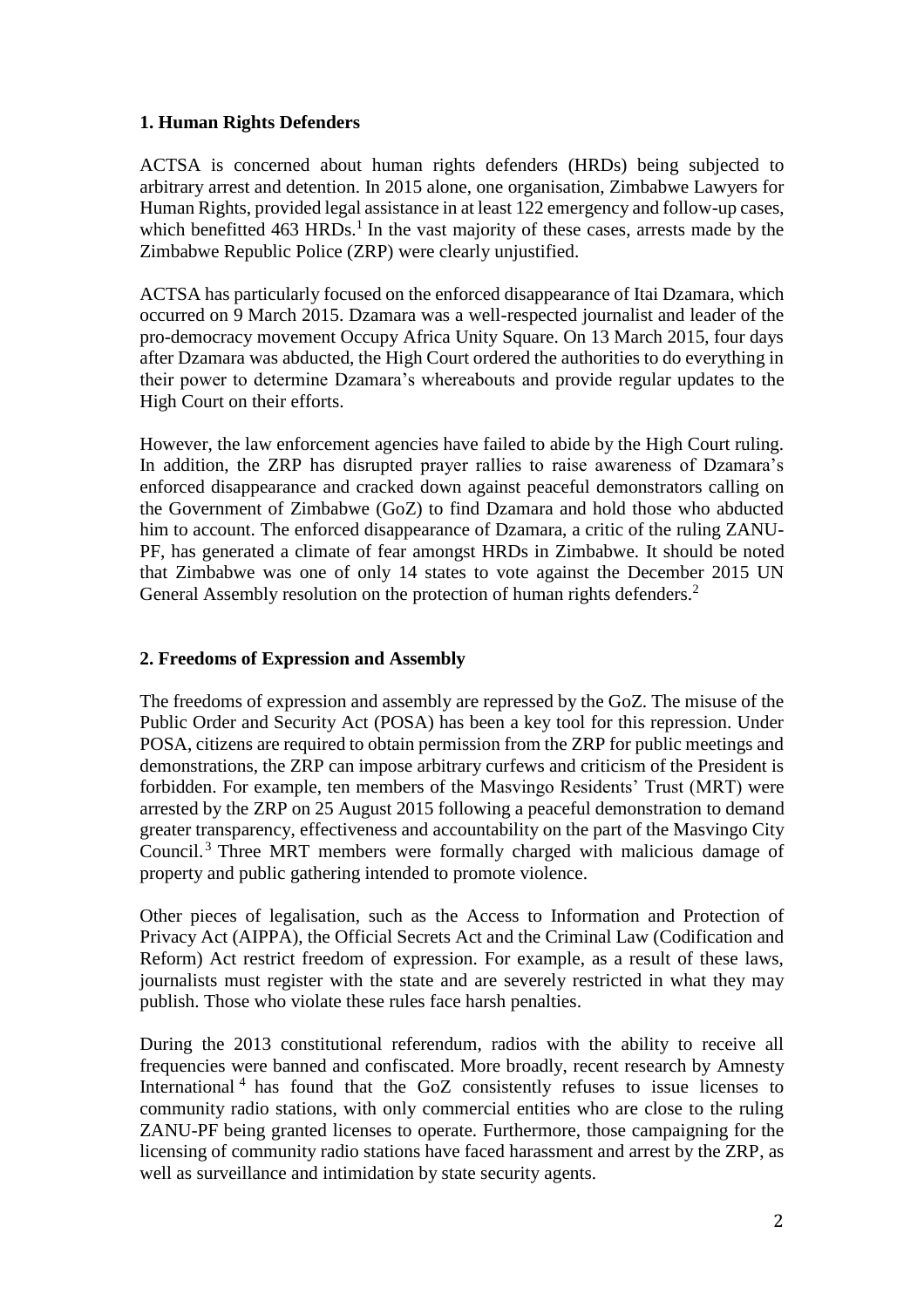The Zimbabwe Human Rights NGO Forum<sup>5</sup> has compiled some recent cases of trade union rights coming under attack in the country. For example, on 27 December 2015, in Kuwadzana 2 in Harare, police officers arrested members of some workers unions and civil society organisations (CSOs) who were planning collective labour action in response to the non-payment of salaries by the government. Those arrested were beaten with batons and subjected to cruel, inhuman and degrading treatment while in police custody. Similarly, on 4 January 2016, over 150 union and CSO activists demonstrating in Harare over non-payment of salaries by the government were beaten up by police with batons, booted feet and fists.

### **3. Elections**

The last general election in Zimbabwe, held on 31 July 2013, was controversial. The Southern African Development Community called the elections 'free and peaceful'<sup>6</sup> and the African Union said that the elections were 'professionally and successfully conducted'.<sup>7</sup> However, the Zimbabwe Election Support Network (ZESN) found that 'over 750,000 urban voters were missing on the voters' roll… In contravention of the law, the final voters' roll was not made available in electronic format prior to Election Day... At 82% of urban polling stations many potential voters were turned away and not permitted to vote'.<sup>8</sup> ZESN went on to argue that the disenfranchisement of urban voters was 'compounded by the massive bias in the state media, the campaign of intimidation in rural areas, the lack of meaningful voter education, the rushed electoral process and the harassment of civil society'.<sup>9</sup>

More recently, civil society groups have welcomed reports that the Zimbabwe Electoral Commission (ZEC) is attempting to find ways of implementing a biometric voters' system in Zimbabwe. ZESN and other CSOs have called on ZEC to begin consultations with local stakeholders in order to ensure the process of implementing a biometric voters' system is appropriate and taken forward in the most efficient manner.

#### **4. Access to Justice and Rule of Law**

The 2013 constitution and the declaration of rights contained therein is considered to be an improvement insofar as it guarantees equal treatment of citizens under the law. Further, Zimbabwe agreed to take all appropriate legal and administrative measures to bring justice to the people and to enhance the competence of the courts. Some progress has been made with the establishment of the constitutional court and further courthouses being erected. However, progress in the actual reform of the human rights environment is limited due to a number of factors including: the large number of statutes that still do not conform with Zimbabwe's international human rights commitments; the capacity of the courts; and the government's repeated refusal to enforce court orders thus undermining the rule of law. The World Justice Project ranks Zimbabwe 100 out of 102 nations in its rule of law index.<sup>10</sup>

As noted above, there exist various laws that are applied by the state to clamp down on civil liberties, and these laws are selectively applied to HRDs and those perceived to be supporters of opposition parties. Security forces regularly abuse citizens and violate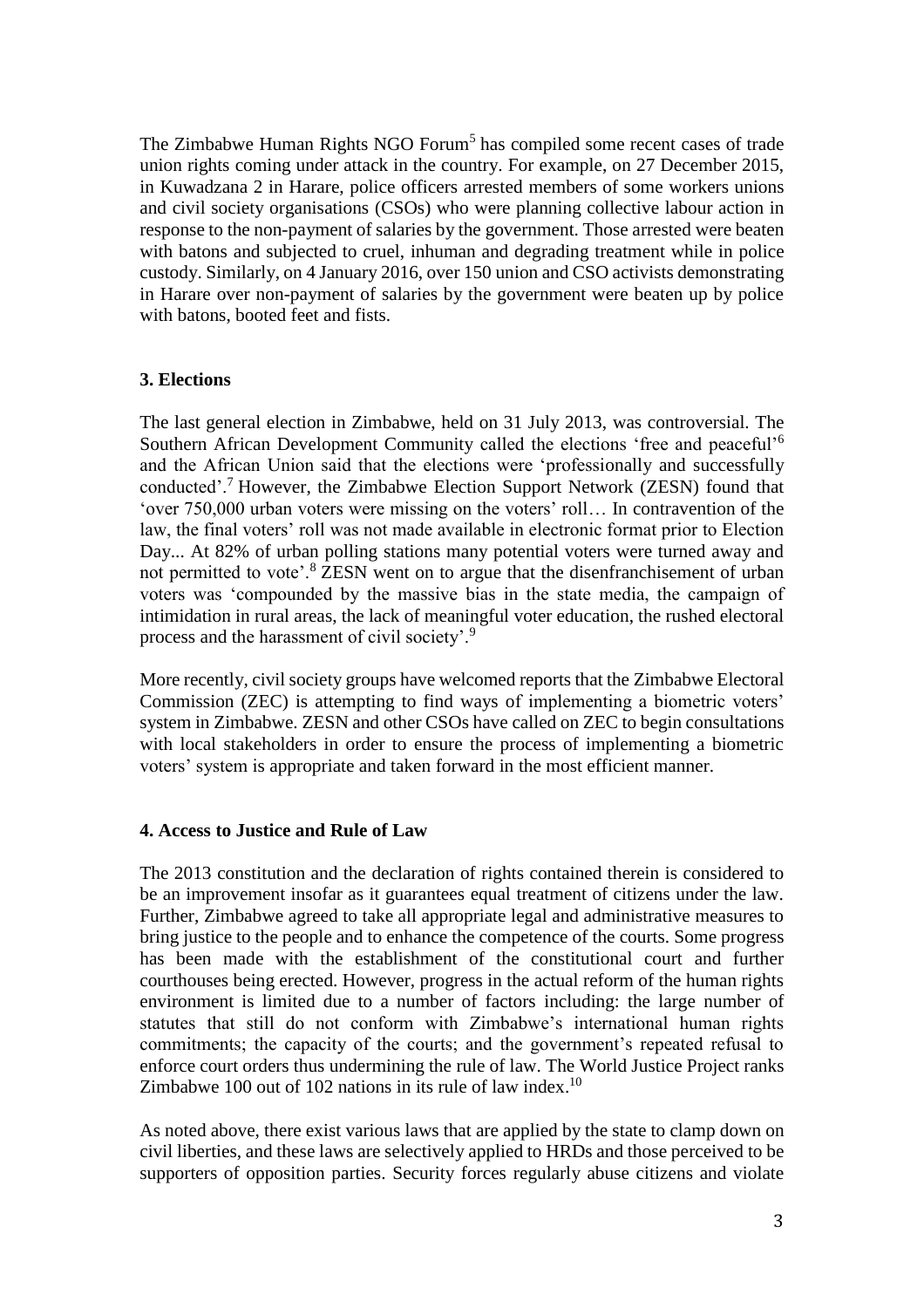their rights during detention but the government has taken no clear action to address reported incidents of mistreatment. The capacity of the courts to implement the law is undermined as there remain scores of vacant magistrate posts leading to a backlog of around 15,000 claims in the three highest courts. $^{11}$ 

## **5. Torture**

Despite assurances by the Zimbabwean Minister for Justice that Zimbabwe would ratify the United Nations (UN) Convention against Torture (CAT), Zimbabwe has failed to do so. The GoZ's response has been to explain that the reason for not ratifying the CAT is that the constitution already provides that protection. However, there is no specific crime of torture defined in Zimbabwean law to protect victims of torture or to criminalise it, and thus no mechanism whereby the courts can investigate issues of torture. The state's failure to act on this issue permits the ZRP and other security agencies to continue to engage in such practices with impunity.

In 2011, a British Broadcasting Corporation (BBC) investigation<sup>12</sup> uncovered a torture camp run by Zimbabwe's security forces near Zengeni in the Marange diamond fields. The main torture camp was known as 'Diamond Base', and took the form of a collection of military tents, with a razor wire enclosure to hold prisoners. The BBC heard from victims who told of severe beatings and sexual assault.

Earlier this year, the Zimbabwean press reported that Elliot Shelton, a political activist was allegedly abducted and tortured by members of the Central Intelligence Organisation (CIO) in Gwanda. Bekezela Fuzwayo, chairperson of the Restoration of Human Rights Matabeleland South Chapter, said that Shelton was picked up in during the day by a group of about 12 men who took him to the local CIO offices. There it is alleged that the political activist was assaulted all over the body while handcuffed and forced to drink an unknown chemical.

## **6. Economic Social and Cultural Rights**

Since 2011, the GoZ's performance in relation to economic, social and cultural (ESC) rights has been mixed. In regard to the right to education, primary school dropout rates fell from 7.9% to 4.8% in just one year (2011-2012), and by 2014 early childhood development classes existed in virtually all of Zimbabwe's primary schools.<sup>13</sup> There has also been some progress in relation to the right to health. For example, the number of HIV-positive people on antiretroviral therapy rose from 363,261 in 2010 to 849,515 in 2015,<sup>14</sup> and under-five mortality declined from 94 per 1,000 in 2009 to 75 per 1,000 in 2014.<sup>15</sup> Moreover, the GoZ took an active role in coordinating the participation of the Africa Group in the intergovernmental negotiations (in 2011-12) on the voluntary guidelines on the responsible governance of tenure of land, fisheries and forests.

Yet the lack of inclusive political institutions and disregard for the rule of law are key constraints to equitable growth and sustainable development. Poverty continues to be far more prevalent in rural areas compared to urban areas. In addition, many of those employed in the formal sector (let alone the informal sector) experience low wages and weak job security.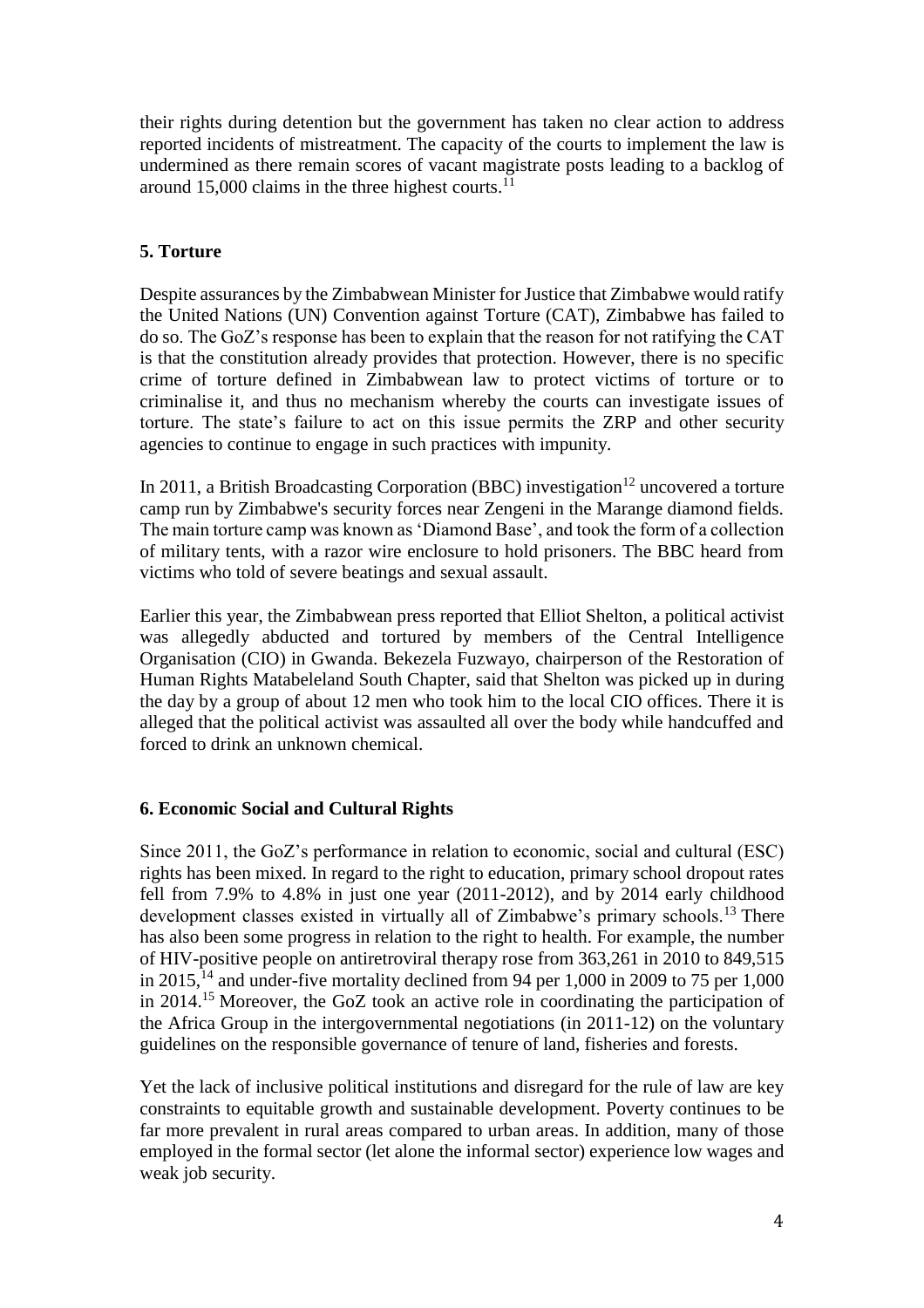Recent trends in relation to the right to food are deeply worrying. The most recent official estimates (March 2016) suggest that an astonishing four million people in Zimbabwe require food aid.<sup>16</sup> The GoZ has failed to: properly plan for extreme weather conditions (such as the drought that the country is currently experiencing); provide adequate protection and support for the most vulnerable farmers; and ensure that the distribution of food aid is not politicised (the Zimbabwe Peace Project identified 62 instances<sup>17</sup> of food aid being denied to individuals linked to opposition parties, as well as to ZANU-PF members perceived to be inactive, in December 2015 alone).

The right to adequate housing remains a critical issue in Zimbabwe, with a shortage of housing in urban areas leading to poor security of tenure and exploitation of low income and other marginalised groups. Section 74 of the constitution protects people from arbitrary eviction or demolition of their homes without a valid court order. However there have been numerous instances of this provision being ignored. For example, in September 2014, houses in Chitungwiza were demolished despite a court order preventing the demolition of some of those houses. It is estimated that thousands of people were affected.<sup>18</sup> More recently, and again in spite of a court order, Harare City Council demolished 250 homes in Budiriro and Aspindale in December 2015.<sup>19</sup>

Public sector corruption severely impacts ESC rights insofar as the lack of transparency and accountability in revenue collection affects the state's ability to invest in essential services such as education, health and sanitation. Zimbabwe ranks  $150<sup>th</sup>$  out of  $168$ countries according to Transparency International's global corruption index. <sup>20</sup> The Zimbabwe Anti-Corruption Commission (ACC) has itself courted controversy after it was exposed in August 2015 for failing to submit its accounts for audit by the Auditor General since 2011. The ACC has been accused of bad corporate governance by the Auditor General.

## **7. Other Human Rights Issues**

Whilst recognising Zimbabwe's progress in establishing the Zimbabwe Human Rights Commission (ZHRC), the structural impediments that affect its performance have been highlighted by Human Rights Watch.<sup>21</sup> The ZHRC is considered not to be fully operational due to a lack of funding and human resources, and the institution's position is further weakened by a limited mandate that prevents it from investigating human rights abuses prior to February 2009. Nevertheless, the ZHRC ought to be commended for publishing a human rights baseline study in December 2015.

In 2013, Zimbabwe's signalled its commitment to the rights of persons with disabilities (PWDs) when it ratified the Convention on the Rights of Persons with Disabilities. However, the GoZ has thus far failed to align domestic legislation relating to PwDs with its own constitution and with its international human rights obligations. Existing disability laws in Zimbabwe adopt a medicalised model of disability and demonstrate stigmatising language in relation to PWDs. Further, the Ministry of Public Service, Labour and Social Welfare has virtually no budget to address PwDs' rights, and so little progress has been made.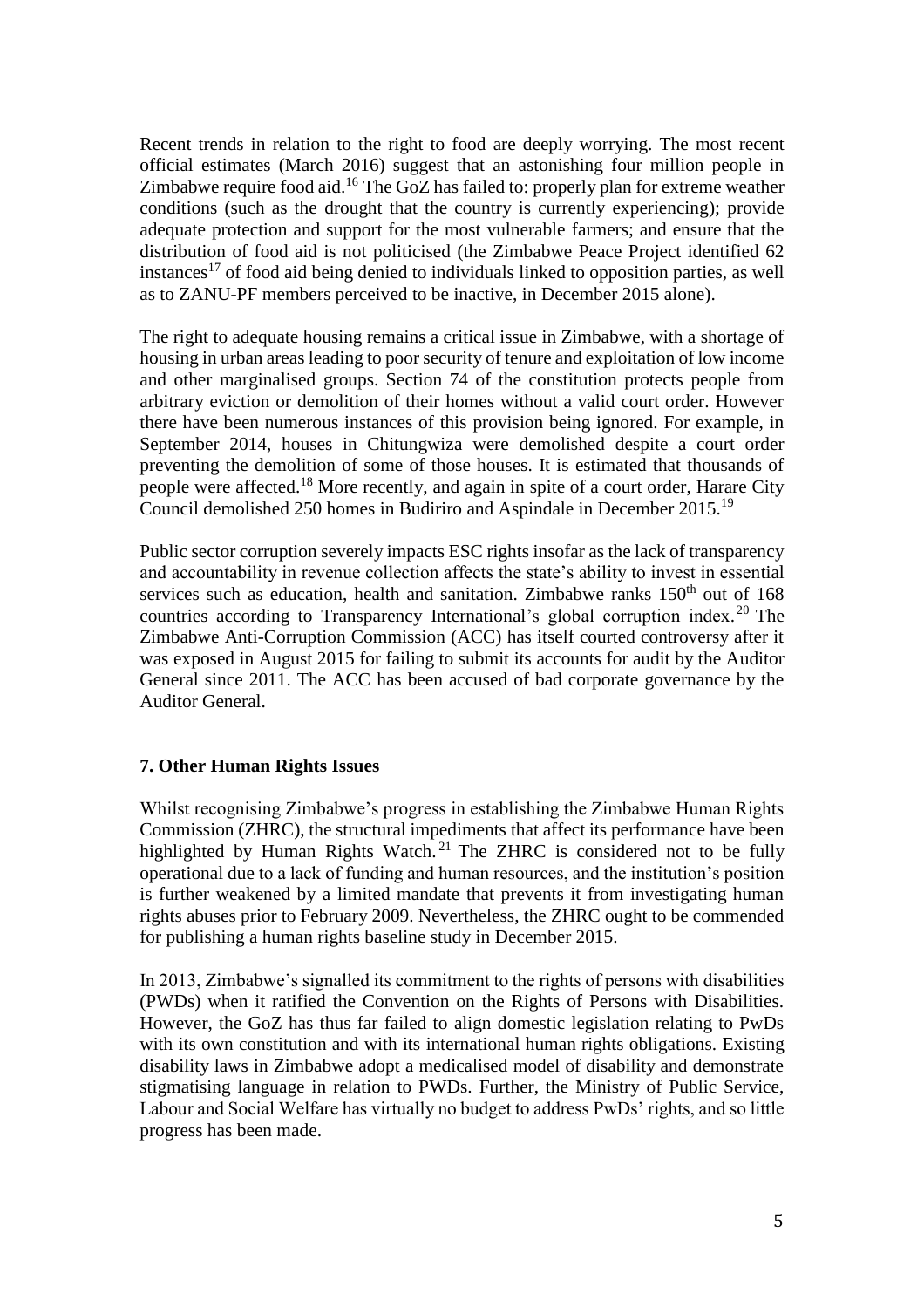Zimbabwe ratified the Convention on the Rights of the Child (CRC) in 1990, under which violence against children, including corporal punishment, is prohibited. In 2014, a survey conducted by the Zimbabwe National Statistics Agency found that 63% of children age 1-14 had experienced 'violent punishment'.<sup>22</sup> Again, Zimbabwe's failure to align its domestic laws with its international obligations is of concern. Due to a constitutional court ruling in June 2015, the corporal punishment of juvenile offenders remains permissible.

# **8. Recommendations**

The member states of the Human Rights Council should urge the GoZ to:

- Develop a policy on the protection of all HRDs (as defined by the UN), promote this policy and ensure that those that threaten or attack HRDs or their family members are held legally accountable.
- Establish an independent commission of inquiry into the enforced disappearance of Itai Dzamara.
- Work alongside civil society to ensure the alignment of existing laws with Zimbabwe's constitution and international human rights obligations.
- Ensure that all members of the ZRP and other security agencies, including the CIO, undertake rigorous human rights training, and hold these organisations accountable for violations of the law.
- Allow fair and consistent access for broadcasting licenses at all levels and respect the editorial independence of all media entities.
- Address the concerns of the ZESN in full, and allow election observer missions from all foreign governments and all intergovernmental institutions.
- Fill all vacant magistrate posts and increase investment in the judiciary to improve its effectiveness.
- Enforce the rule of law and demonstrate this by ensuring that the government complies with all court orders issued against it.
- Ratify and implement the CAT and its Optional Protocols, and properly investigate all allegations of torture and hold any perpetrator accountable in line with the law.
- Improve planning for extreme weather conditions to minimise food insecurity, and invest in the resilience of the agricultural sector, particularly in regard to smallholder farmers.
- Immediately stop all forced evictions, end impunity for those responsible for forced evictions, provide shelter for victims, and ensure that victims receive adequate compensation and alternative shelter that conforms to the standards set by the UN Committee on Economic, Social and Cultural Rights.
- Reform the ACC so that its governance is in line with international good practice, and ensure that the ACC regularly submits its accounts for audit by the Auditor General.
- Invest in the ZHRC so that it has adequate human and financial resources, and broaden its mandate to cover all historical cases of alleged human rights abuses.
- Take measures to ensure the inclusion of PwDs in social, economic and political spheres.
- Make corporal punishment of children illegal.
- Take concrete steps to fulfil international human rights obligations by improving responsiveness and cooperation with international bodies in support of this.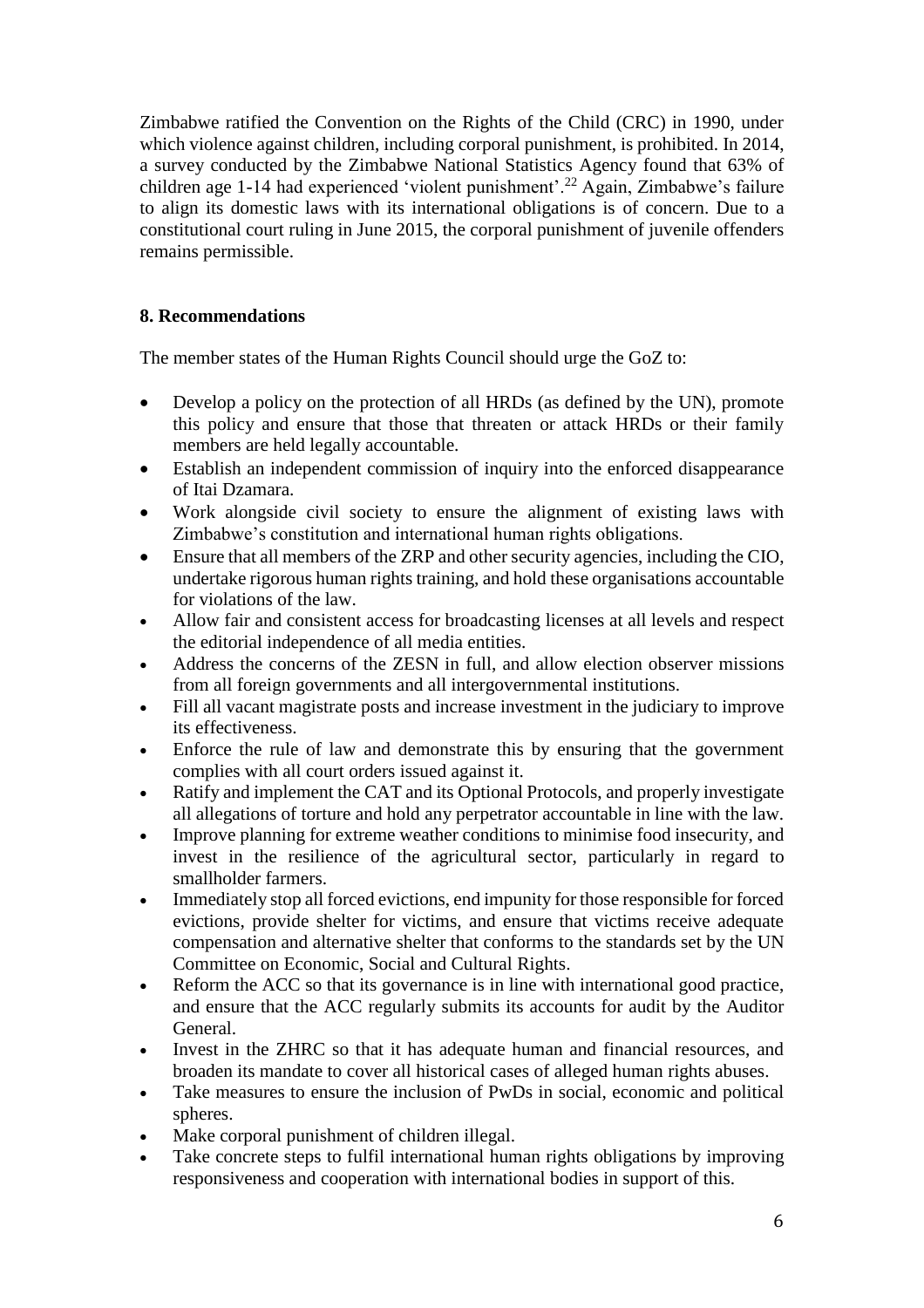<sup>1</sup> Zimbabwe Lawyers For Human Rights (2016) *ZLHR submissions to the thematic committee on human rights on the state of human rights in Zimbabwe*, [http://www.zlhr.org.zw/index.php?option=com\\_content&view=article&id=55:zimbab](http://www.zlhr.org.zw/index.php?option=com_content&view=article&id=55:zimbabwe-lawyers-for-human-rights-submissions-to-the-thematic-committee-on-human-rights-on-the-state-of-human-rights-in-zimbabwe-&catid=10:latest-news&Itemid=52) [we-lawyers-for-human-rights-submissions-to-the-thematic-committee-on-human-](http://www.zlhr.org.zw/index.php?option=com_content&view=article&id=55:zimbabwe-lawyers-for-human-rights-submissions-to-the-thematic-committee-on-human-rights-on-the-state-of-human-rights-in-zimbabwe-&catid=10:latest-news&Itemid=52) $\overline{a}$ 

[rights-on-the-state-of-human-rights-in-zimbabwe-&catid=10:latest-news&Itemid=52](http://www.zlhr.org.zw/index.php?option=com_content&view=article&id=55:zimbabwe-lawyers-for-human-rights-submissions-to-the-thematic-committee-on-human-rights-on-the-state-of-human-rights-in-zimbabwe-&catid=10:latest-news&Itemid=52)

<sup>2</sup> FIDH (2015) *United Nations General Assembly adopts resolution on the protection of human rights defenders by increased majority*,

[https://www.fidh.org/en/issues/human-rights-defenders/united-nations-general](https://www.fidh.org/en/issues/human-rights-defenders/united-nations-general-assembly-adopts-resolution-on-the-protection)[assembly-adopts-resolution-on-the-protection](https://www.fidh.org/en/issues/human-rights-defenders/united-nations-general-assembly-adopts-resolution-on-the-protection) 

<sup>3</sup> Front Line Defenders (2016) *Case history: Prosper Tiringindi*,

[https://www.frontlinedefenders.org/en/case/case-history-prosper-tiringindi.](https://www.frontlinedefenders.org/en/case/case-history-prosper-tiringindi)

<sup>4</sup> Amnesty International (2015) *Zimbabwe: Radio stranglehold gagging freedom of expression*, [https://www.amnesty.org/en/latest/news/2015/05/zimbabwe-radio](https://www.amnesty.org/en/latest/news/2015/05/zimbabwe-radio-stranglehold-gagging-freedom-of-expression/)[stranglehold-gagging-freedom-of-expression/.](https://www.amnesty.org/en/latest/news/2015/05/zimbabwe-radio-stranglehold-gagging-freedom-of-expression/)

<sup>5</sup> Zimbabwe Human Rights NGO Forum (2016) *Quarterly political and human rights violations report: October - December 2015*, [http://www.hrforumzim.org/wp](http://www.hrforumzim.org/wp-content/uploads/2016/02/4th-QPVR-2015.pdf)[content/uploads/2016/02/4th-QPVR-2015.pdf](http://www.hrforumzim.org/wp-content/uploads/2016/02/4th-QPVR-2015.pdf)

<sup>6</sup> SADC Election Observer Mission (2013) *Preliminary statement*, [http://www.sadc.int/files/4313/7545/6616/FINAL\\_Preliminary\\_Statement\\_of\\_the\\_SA](http://www.sadc.int/files/4313/7545/6616/FINAL_Preliminary_Statement_of_the_SADC_Election_Observer_Mission_to_the_July_31_2013_Zimbabwe_Harmonised_Elections_as_at1148_on__August_02_2013.pdf) [DC\\_Election\\_Observer\\_Mission\\_to\\_the\\_July\\_31\\_2013\\_Zimbabwe\\_Harmonised\\_Ele](http://www.sadc.int/files/4313/7545/6616/FINAL_Preliminary_Statement_of_the_SADC_Election_Observer_Mission_to_the_July_31_2013_Zimbabwe_Harmonised_Elections_as_at1148_on__August_02_2013.pdf) [ctions\\_as\\_at1148\\_on\\_\\_August\\_02\\_2013.pdf.](http://www.sadc.int/files/4313/7545/6616/FINAL_Preliminary_Statement_of_the_SADC_Election_Observer_Mission_to_the_July_31_2013_Zimbabwe_Harmonised_Elections_as_at1148_on__August_02_2013.pdf)

<sup>7</sup> African Union Commission (2013) *Report of African Union Election Observation Mission to the 31 July 2013 harmonised elections in the Republic Of Zimbabwe*, [https://eisa.org.za/pdf/zim2013au2.pdf.](https://eisa.org.za/pdf/zim2013au2.pdf)

<sup>8</sup> ZESN (2013) *2013 Harmonised elections preliminary statement*, [https://www.ndi.org/files/ZESN-Preliminary-Statement-080113.pdf.](https://www.ndi.org/files/ZESN-Preliminary-Statement-080113.pdf) <sup>9</sup> Ibid.

<sup>10</sup> World Justice Project (2015) *WJP Rule of Law Index 2015*, [http://worldjusticeproject.org/rule-of-law-index.](http://worldjusticeproject.org/rule-of-law-index)

<sup>11</sup> Freedom House (2015) *Zimbabwe,* [https://freedomhouse.org/report/freedom](https://freedomhouse.org/report/freedom-world/2015/zimbabwe)[world/2015/zimbabwe.](https://freedomhouse.org/report/freedom-world/2015/zimbabwe)

<sup>12</sup> BBC (2011) *Marange diamond field: Zimbabwe torture camp discovered*, [http://www.bbc.co.uk/news/world-africa-14377215.](http://www.bbc.co.uk/news/world-africa-14377215)

<sup>13</sup> GoZ & UNDP (2015) *2012-2015 Zimbabwe National MDG Report Executive Summary*,

[http://www.zw.undp.org/content/zimbabwe/en/home/library/mdg/zimbabwe-2000---](http://www.zw.undp.org/content/zimbabwe/en/home/library/mdg/zimbabwe-2000---2015-mdg-report-executive-summary) [2015-mdg-report-executive-summary.](http://www.zw.undp.org/content/zimbabwe/en/home/library/mdg/zimbabwe-2000---2015-mdg-report-executive-summary)

<sup>14</sup> UNDP (2015) *Supporting a Sustainable Future in* Zimbabwe,

[http://www.zw.undp.org/content/dam/zimbabwe/docs/key%20documents/UNDP\\_ZW](http://www.zw.undp.org/content/dam/zimbabwe/docs/key%20documents/UNDP_ZW_2012-2015_CP_Report.pdf?download) [\\_2012-2015\\_CP\\_Report.pdf?download.](http://www.zw.undp.org/content/dam/zimbabwe/docs/key%20documents/UNDP_ZW_2012-2015_CP_Report.pdf?download)

<sup>15</sup> World Bank (2015) *Zimbabwe: overview*,

[http://www.worldbank.org/en/country/zimbabwe/overview.](http://www.worldbank.org/en/country/zimbabwe/overview)

<sup>16</sup> Reuters (2016) *Zimbabwe says up to 4 million need food aid after drought*, <http://uk.reuters.com/article/uk-africa-drought-zimbabwe-idUKKCN0WH0K9>

<sup>17</sup> Zimbabwe Peace Project (2016) *Human rights violations monthly monitoring report: December 2015*, [http://www.zimpeaceproject.com/wp-](http://www.zimpeaceproject.com/wp-content/uploads/2016/01/ZPP_MMR_Dec2015_FINAL-1.pdf)

[content/uploads/2016/01/ZPP\\_MMR\\_Dec2015\\_FINAL-1.pdf.](http://www.zimpeaceproject.com/wp-content/uploads/2016/01/ZPP_MMR_Dec2015_FINAL-1.pdf)